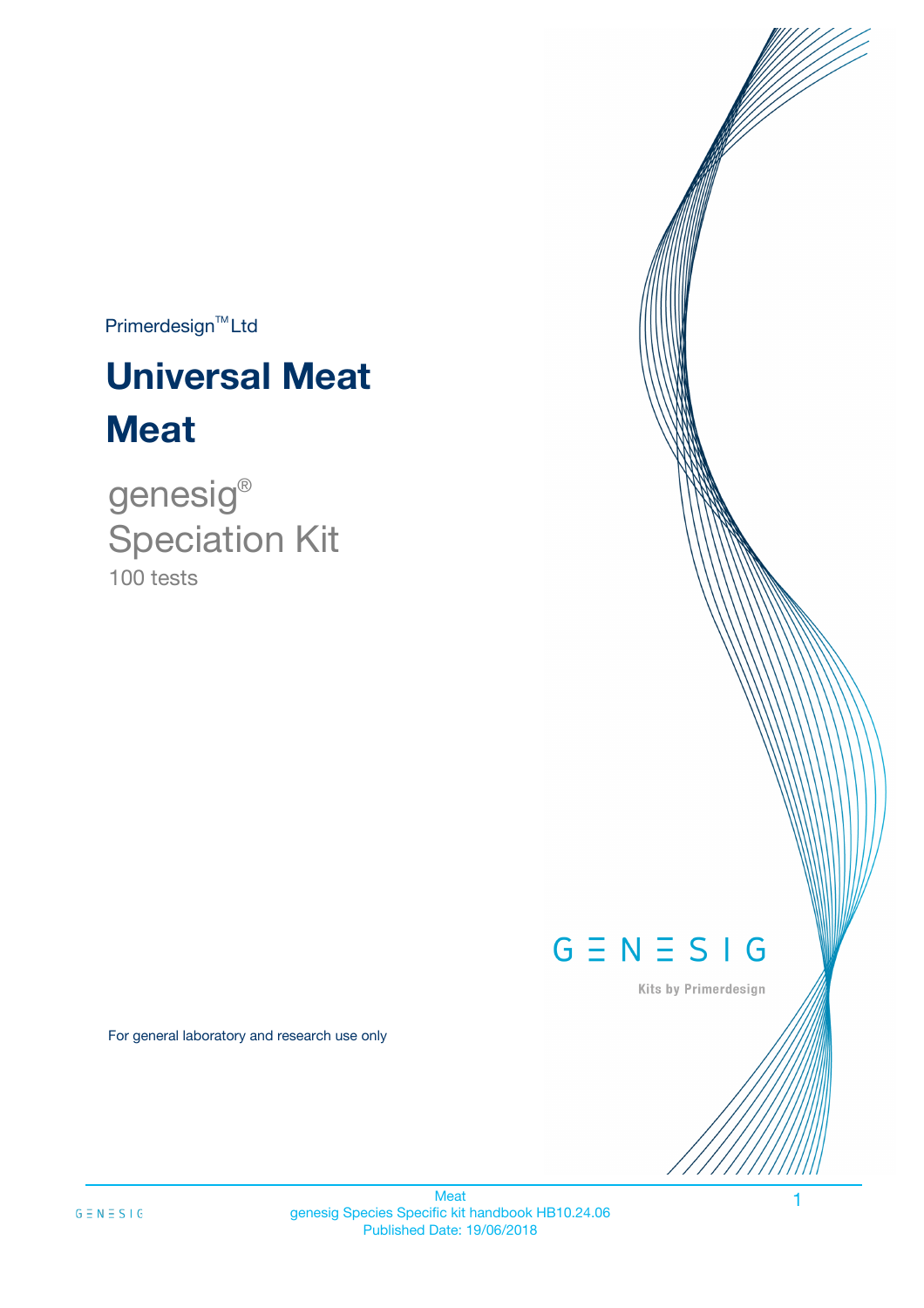# Principles of the test

### **Real-time PCR**

This kit provides a method for detecting Universal Meat mitochondrial DNA in food samples. The kit is based on the PCR amplification of a unique species-specific tag present in the mitochondrial genome. The mitochondrial genome is an ideal target since it has been sequenced for many different species. This allows comprehensive bioinformatics analysis followed by careful design to ensure specific detection of the desired species whilst excluding detection of other related species. Furthermore, since there are multiple copies of each mitochondrial genome within each cell, the detection sensitivity for this kit is up to 100 times greater than that of a test which targets a single copy locus within the nuclear DNA genome.

PCR amplification is detected by means of a hydrolysis probe ("Taqman-style") which is degraded during PCR, releasing fluorescence. The fluorescence trace can be used to both detect and quantify the number of copies of Universal Meat mitochondrial DNA present in the sample.

### **Positive control**

The kit provides a positive control template which should be used on every run to prove that your reaction conditions are working correctly. Please note the positive control template poses a significant risk of contamination and should be handled carefully in a separate post PCR environment.

### **Negative control**

To validate any positive findings a negative control reaction should be included every time the kit is used. For this reaction the RNase/DNase free water should be used instead of template. A negative result indicates that the reagents have not become contaminated while setting up the run.

#### **Internal extraction control**

When performing DNA extraction, it is often advantageous to have an exogenous source of DNA template that is spiked into the lysis buffer. This control DNA is then co-purified with the sample DNA and can be detected as a positive control for the extraction process. Successful copurification and qPCR for the control DNA also indicates that PCR inhibitors are not present at a high concentration.

A separate primer and probe mix are supplied with this kit to detect the exogenous DNA using qPCR. The primers are present at PCR limiting concentrations which allows multiplexing with the target sequence primers. Amplification of the control DNA does not interfere with detection of the Meat target DNA even when present at low copy number. The Internal control is detected through the VIC channel.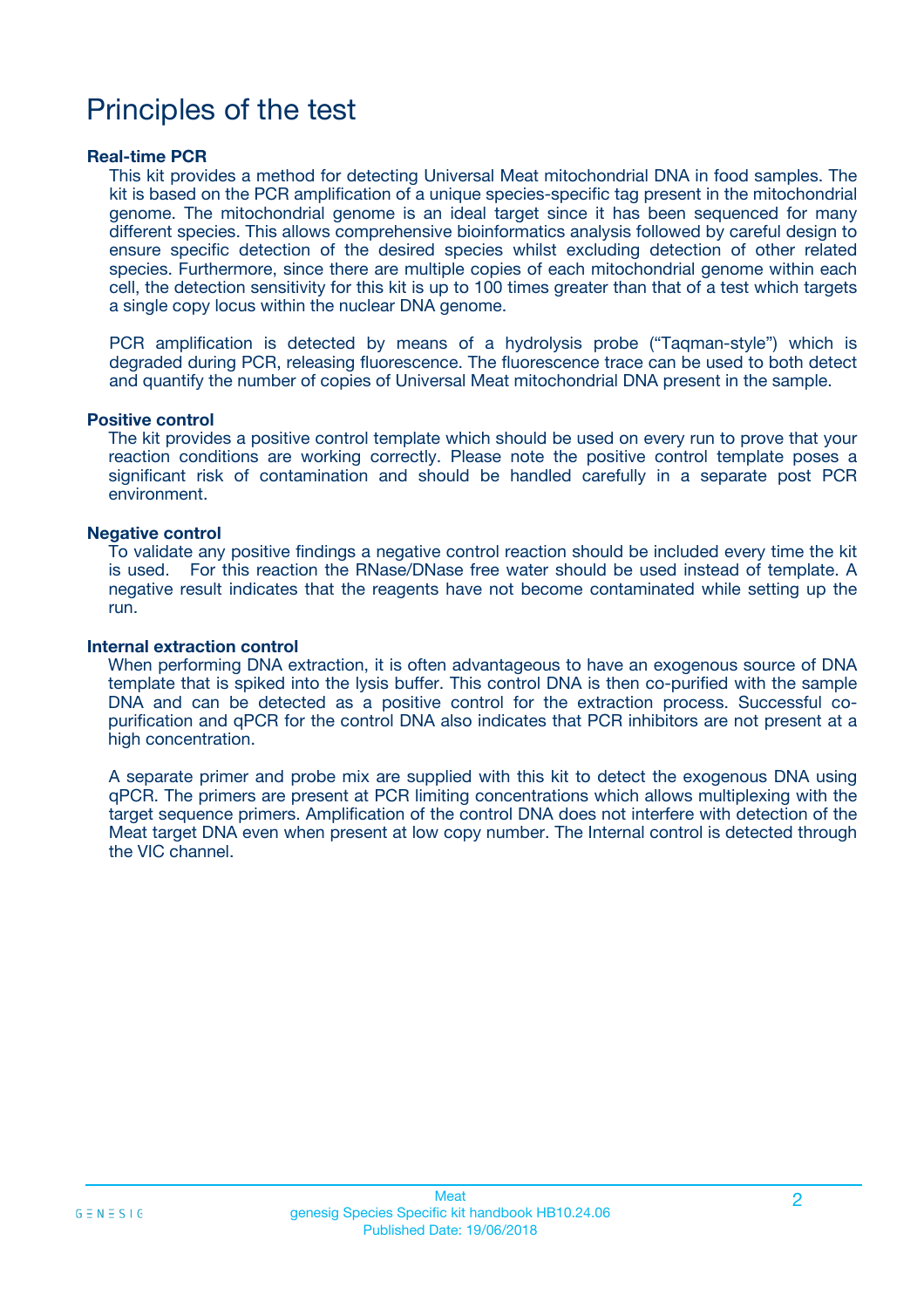### **Sensitivity**

Under optimal PCR conditions the kit provides exceptional sensitivity. Priming efficiency is guaranteed >95% and the kit can detect less than 100 copies of the target mtDNA. Assuming 50 copies of mtDNA per cell this equates to a detection sensitivity limit of 1-2 muscle cells within a sample.

### **Specificity**

The kit is designed to specifically detect Meat species that are relevant to the food industry and to give negative detection on other possible animal species.

If you have a query about the detection status of a specific species or sub-species please enquire: enquiry@primerdesign.co.uk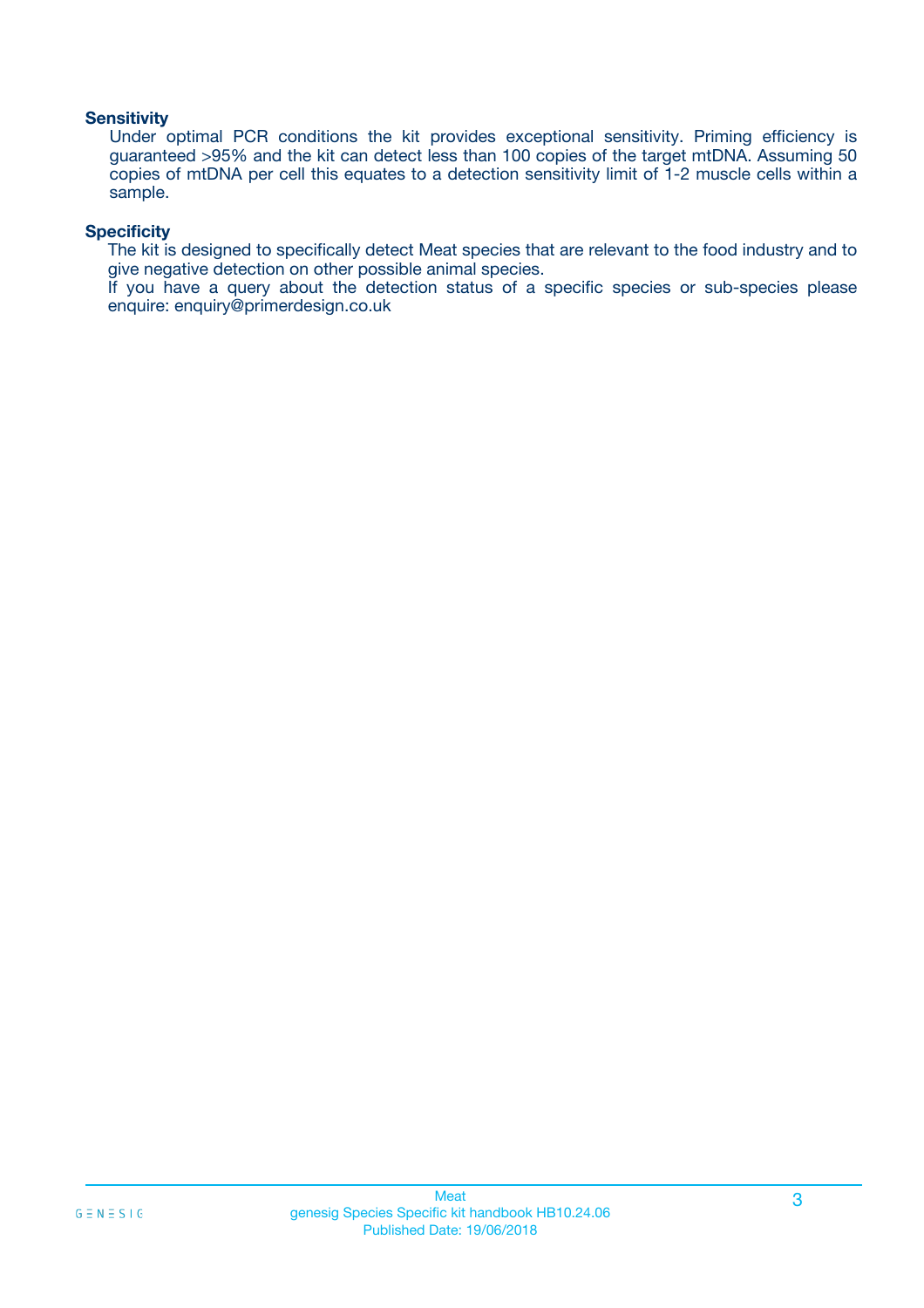# Kit contents

- **Universal Meat specific primer/probe mix (BROWN)** FAM labelled
- **Universal Meat positive control template (RED)**
- **Internal extraction control primer/probe mix (BROWN)** VIC labelled as standard
- **Internal extraction control DNA (BLUE)**
- **RNase/DNase free water (WHITE)** for resuspension of primer/probe mixes
- **Template preparation buffer (YELLOW)** for resuspension of internal control template and positive control template

# Reagents and equipment to be supplied by the user

### **Real-time PCR Instrument**

### **DNA extraction kit**

This kit is recommended for use with genesig Easy DNA/RNA extraction kit. However, it is designed to work well with all processes that yield high quality DNA with minimal PCR inhibitors.

### **oasig**TM **lyophilised or Precision**®**PLUS 2X qPCR Master Mix**

This kit is intended for use with oasig or PrecisionPLUS2X qPCR Master Mix.

### **Pipettors and Tips**

**Vortex and centrifuge**

### **Thin walled 1.5 ml PCR reaction tubes**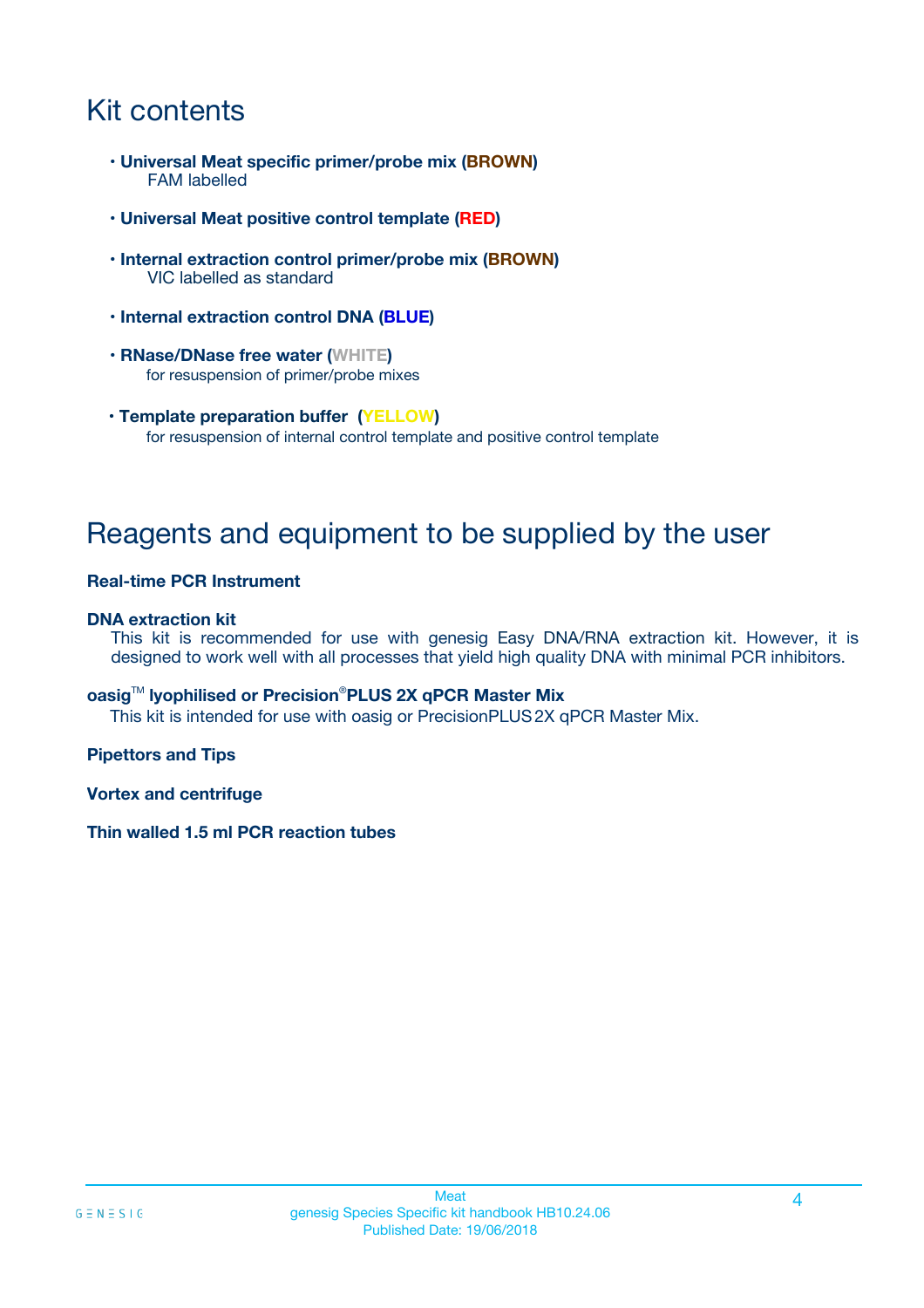### Kit storage and stability

This kit is stable at room temperature but should be stored at -20ºC on arrival. Once the lyophilised components have been resuspended they should not be exposed to temperatures above -20°C for longer than 30 minutes at a time and unnecessary repeated freeze/thawing should be avoided. The kit is stable for six months from the date of resuspension under these circumstances.

Primerdesign does not recommend using the kit after the expiry date stated on the pack.

### Suitable sample material

All kinds of sample material suited for PCR amplification can be used. Please ensure the samples are suitable in terms of purity, concentration, and DNA integrity (An internal PCR control is supplied to test for non specific PCR inhibitors). Always run at least one negative control with the samples. To prepare a negative control, replace the template DNA sample with RNase/DNase free water.

### Dynamic range of test

Under optimal PCR conditions genesig Universal Meat detection kits have very high priming efficiencies of >95% and can detect less than 100 copies of target template.

## Notices and disclaimers

This product is developed, designed and sold for research purposes only. It is not intended for human diagnostic or drug purposes or to be administered to humans unless clearly expressed for that purpose by the Food and Drug Administration in the USA or the appropriate regulatory authorities in the country of use. During the warranty period Primerdesign genesig detection kits allow precise and reproducible data recovery combined with excellent sensitivity. For data obtained by violation to the general GLP guidelines and the manufacturer's recommendations the right to claim under guarantee is expired. PCR is a proprietary technology covered by several US and foreign patents. These patents are owned by Roche Molecular Systems Inc. and have been sub-licensed by PE Corporation in certain fields. Depending on your specific application you may need a license from Roche or PE to practice PCR. Additional information on purchasing licenses to practice the PCR process may be obtained by contacting the Director of Licensing at Roche Molecular Systems, 1145 Atlantic Avenue, Alameda, CA 94501 or Applied Biosystems business group of the Applera Corporation, 850 Lincoln Centre Drive, Foster City, CA 94404. In addition, the 5' nuclease assay and other homogeneous amplification methods used in connection with the PCR process may be covered by U.S. Patents 5,210,015 and 5,487,972, owned by Roche Molecular Systems, Inc, and by U.S. Patent 5,538,848, owned by The Perkin-Elmer Corporation.

# **Trademarks**

Primerdesign™ is a trademark of Primerdesign Ltd.

genesig $^\circledR$  is a registered trademark of Primerdesign Ltd.

The PCR process is covered by US Patents 4,683,195, and 4,683,202 and foreign equivalents owned by Hoffmann-La Roche AG. BI, ABI PRISM® GeneAmp® and MicroAmp® are registered trademarks of the Applera Genomics (Applied Biosystems Corporation). BIOMEK® is a registered trademark of Beckman Instruments, Inc.; iCycler™ is a registered trademark of Bio-Rad Laboratories, Rotor-Gene is a trademark of Corbett Research. LightCycler™ is a registered trademark of the Idaho Technology Inc. GeneAmp®, TaqMan® and AmpliTaqGold® are registered trademarks of Roche Molecular Systems, Inc., The purchase of the Primerdesign reagents cannot be construed as an authorization or implicit license to practice PCR under any patents held by Hoffmann-LaRoche Inc.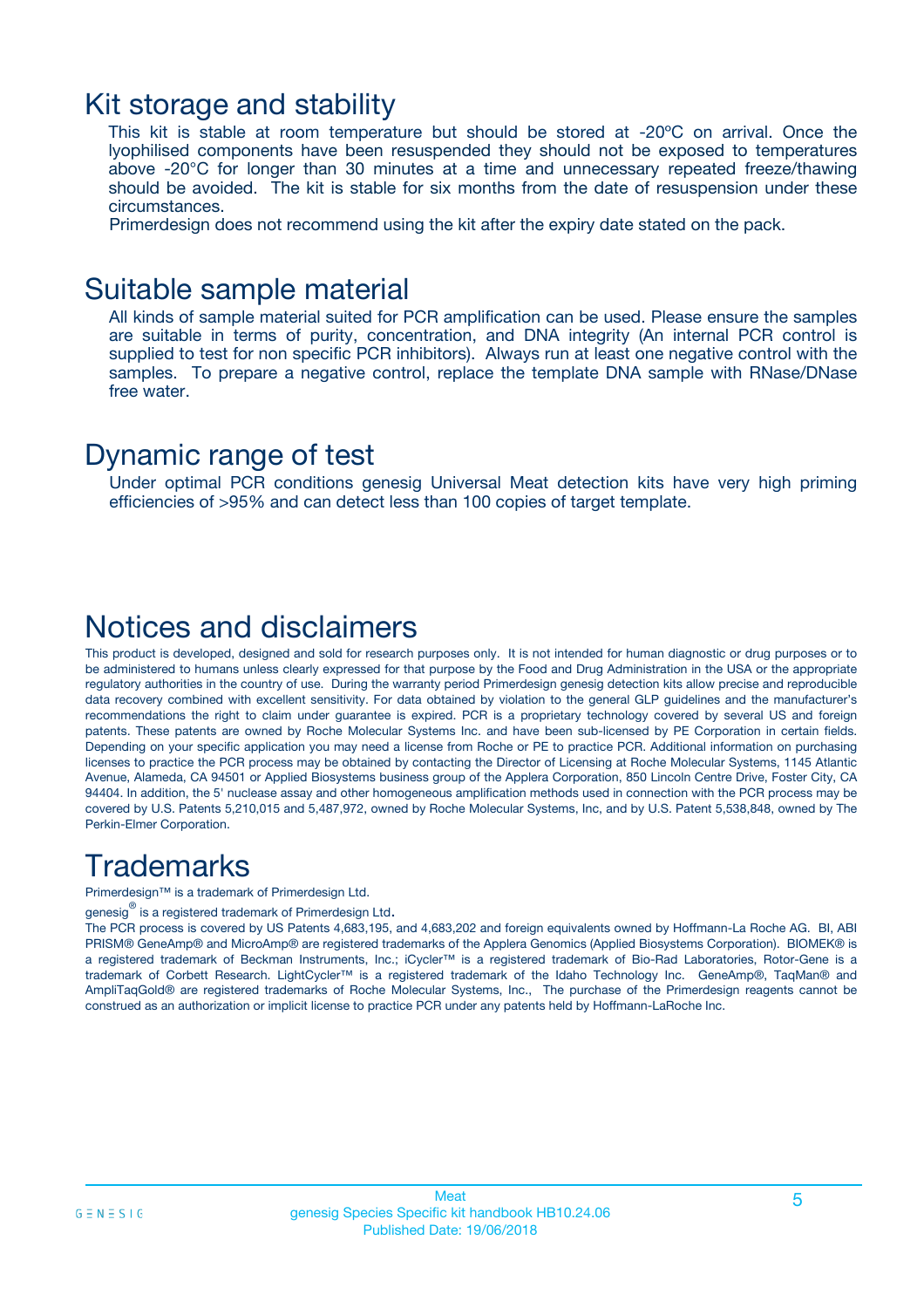# Resuspension protocol

To minimize the risk of contamination with foreign DNA, we recommend that all pipetting be performed in a PCR clean environment. Ideally this would be a designated PCR lab or PCR cabinet. Filter tips are recommended for all pipetting steps.

### **1. Pulse-spin each tube in a centrifuge before opening.**

This will ensure lyophilised primer and probe mix is in the base of the tube and is not spilt upon opening the tube.

**2. Resuspend the primer/probe mixes in the RNase/DNase free water supplied according to the table below:**

To ensure complete resuspension, vortex each tube thoroughly.

| Component - resuspend in water                       |         |  |
|------------------------------------------------------|---------|--|
| <b>Pre-PCR pack</b>                                  |         |  |
| Universal Meat primer/probe mix (BROWN)              | $110$ µ |  |
| Internal extraction control primer/probe mix (BROWN) | 165 ul  |  |

### **3. Resuspend the internal control template and positive control template in the template preparation buffer supplied, according to the table below:**

To ensure complete resuspension, vortex the tube thoroughly.

| Component - resuspend in template preparation buffer |             |  |
|------------------------------------------------------|-------------|--|
| <b>Pre-PCR heat-sealed foil</b>                      |             |  |
| Internal extraction control DNA (BLUE)               | $500$ $\mu$ |  |
| <b>Post-PCR heat-sealed foil</b>                     |             |  |
| Universal Meat Positive Control Template (RED) *     | 500 µl      |  |

\* This component contains high copy number template and is a VERY significant contamination risk. It must be opened and handled in a separate laboratory environment, away from the other components.

# DNA extraction

The internal extraction control DNA can be added either to the DNA lysis/extraction buffer or to the DNA sample once it has been resuspended in lysis buffer.

**DO NOT add the internal extraction control DNA directly to the unprocessed biological sample as this will lead to degradation and a loss in signal.**

- **1. Add 4µl of the Internal extraction control DNA (BLUE) to each sample in DNA lysis/extraction buffer per sample.**
- **2. Complete DNA extraction according to the manufacturers protocols.**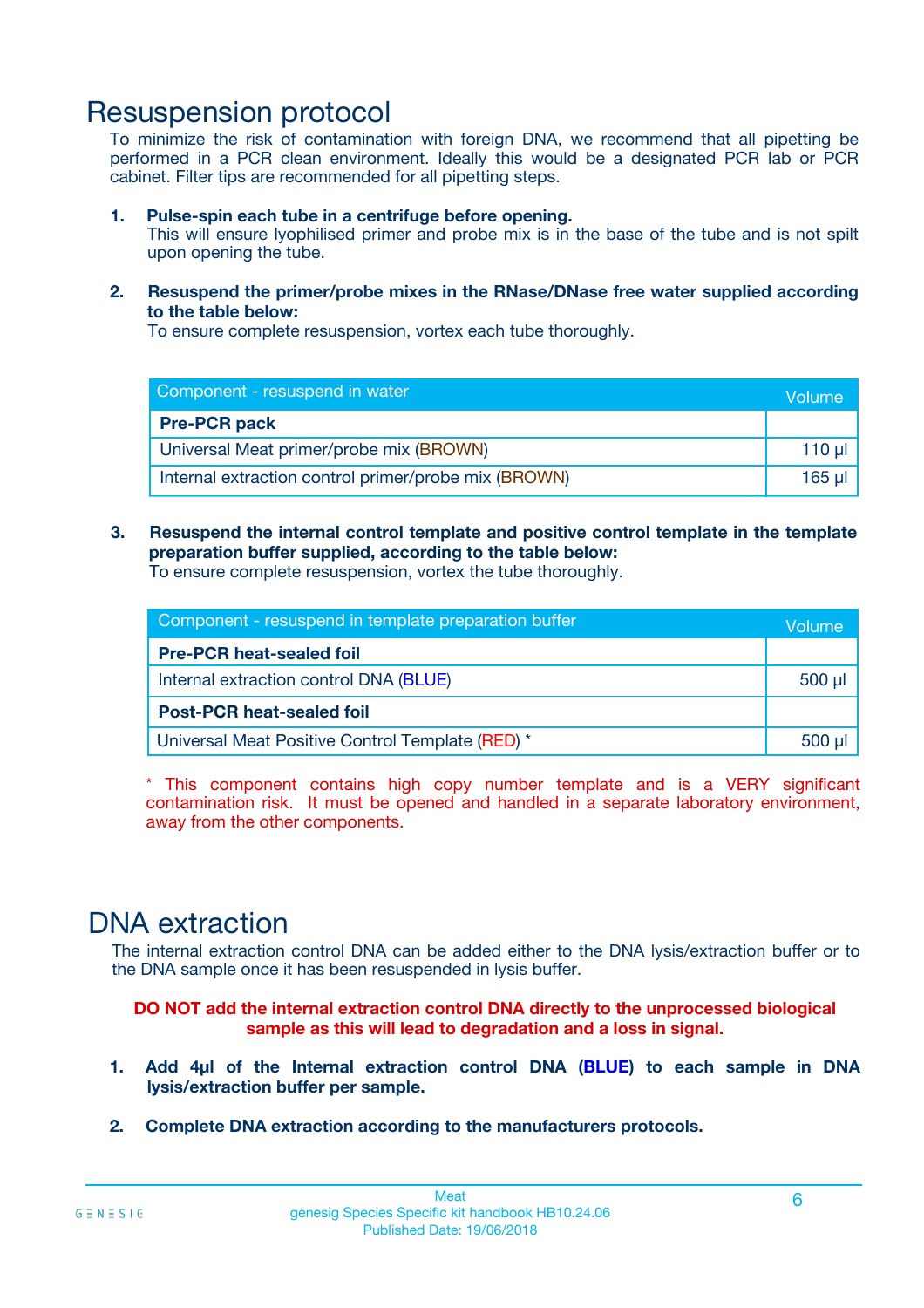# qPCR detection protocol

**1. For each DNA sample prepare a reaction mix according to the table below:** Include sufficient reactions for positive and negative controls.

| Component                                            | Volume         |
|------------------------------------------------------|----------------|
| oasig or PrecisionPLUS 2X qPCR Master Mix            | $10 \mu$       |
| Universal Meat primer/probe mix (BROWN)              | 1 µl           |
| Internal extraction control primer/probe mix (BROWN) | 1 µI           |
| <b>RNase/DNase free water (WHITE)</b>                | 3 <sub>µ</sub> |
| <b>Final Volume</b>                                  | 15 ul          |

- **2. Pipette 15µl of each mix into individual wells according to your qPCR experimental plate set up.**
- **3. Pipette 5µl of DNA template into each well, according to your experimental plate set up.** To obtain a strong signal, the ideal concentration of DNA is 1-3ng/µl. The concentration should not exceed 5ng/µl. Substitute sample DNA for RNase/DNase free water as a negative control. Substitute sample DNA for positive control template as a positive control.

# qPCR amplification protocol

Amplification conditions using oasig or PrecisionPLUS 2X qPCR Master Mix.

|             | <b>Step</b>       | <b>Time</b>     | Temp           |
|-------------|-------------------|-----------------|----------------|
|             | Enzyme activation | 2 min           | 95 °C          |
| Cycling x50 | Denaturation      | 10 <sub>s</sub> | 95 $\degree$ C |
|             | DATA COLLECTION * | 60 s            | 60 °C          |

\* Fluorogenic data should be collected during this step through the FAM and VIC channels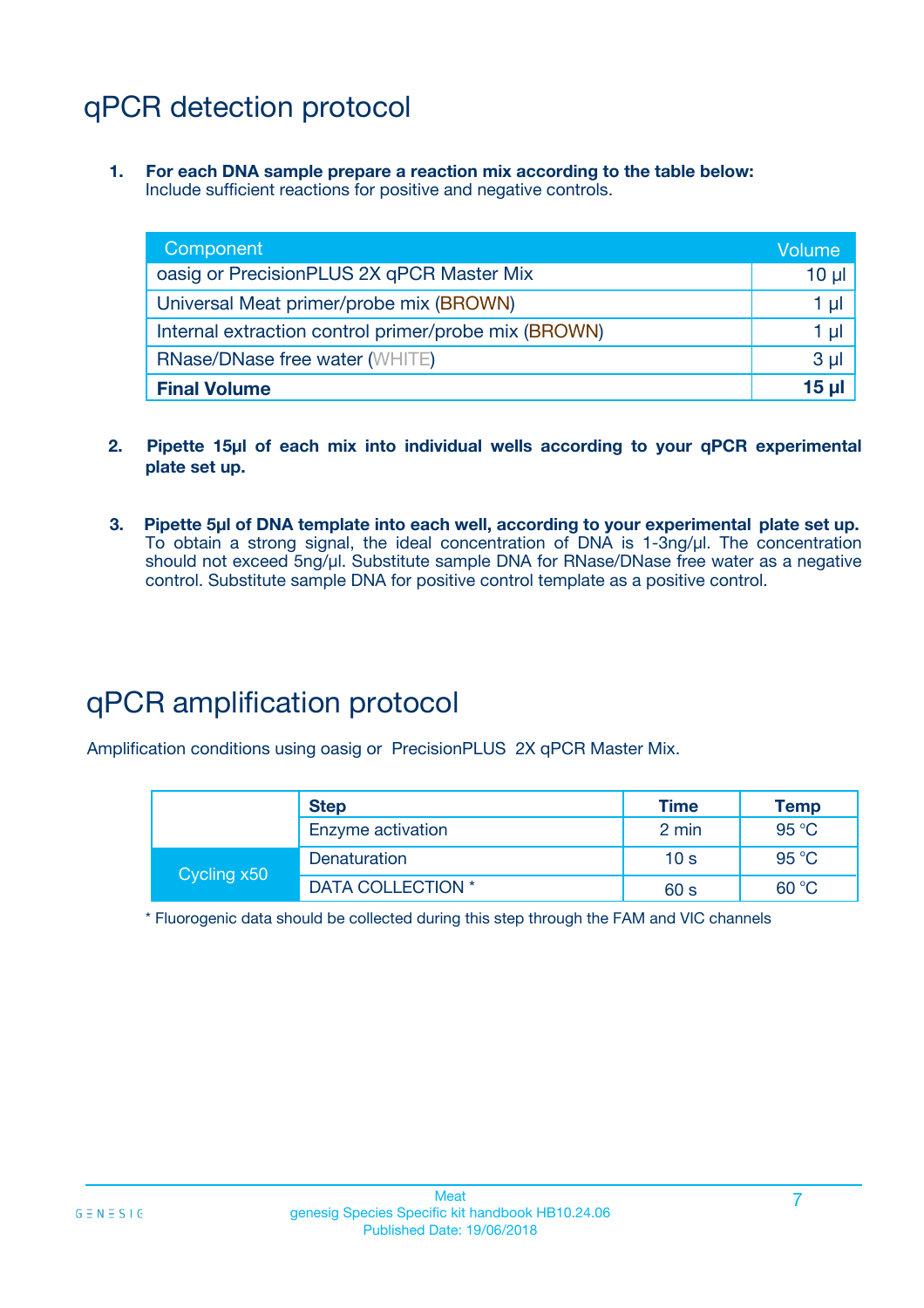# Interpretation of results

For interpretation when speciation kit used independently of the universal meat or fish kit

| <b>Target</b><br>(FAM) | <b>Internal</b><br>control<br>(VIC) | <b>Positive</b><br>control | <b>Negative</b><br>control | Interpretation                                        |
|------------------------|-------------------------------------|----------------------------|----------------------------|-------------------------------------------------------|
| $\leq 35$              | $+ 1 -$                             | ÷                          |                            | <b>POSITIVE RESULT</b>                                |
| $> 35$ or -            | ÷                                   | ÷                          |                            | <b>NEGATIVE RESULT</b>                                |
|                        |                                     |                            |                            |                                                       |
| $+ 1 -$                | $+ 1 -$                             | ÷                          | $\leq 35$                  | <b>EXPERIMENT FAILED</b><br>due to test contamination |
| $+ 1 -$                | $+ 1 -$                             | ٠                          | > 35                       | $\star$                                               |
| $> 35$ or -            |                                     | ÷                          |                            | <b>SAMPLE PREPARATION FAILED</b>                      |
|                        |                                     |                            |                            | <b>EXPERIMENT FAILED</b>                              |

Positive control template (**RED**) is expected to amplify between Cq 16 and 23. Failure to satisfy this quality control criterion is a strong indication that the experiment has been compromised.

\*Where the test sample is positive and the negative control is positive with a  $Ca > 35$ , the sample must be reinterpreted based on the relative signal strength of the two results:



If the sample amplifies  $> 5$  Cq earlier than the negative control then the sample should be reinterpreted (via the table above) with the negative control verified as negative.

Sample  $/$  / Negative control  $\Delta$ Ca < 5 **INCONCLUSIVE** 

If the sample amplifies  $< 5$  Cq earlier than the negative control then the positive sample result is invalidated and the result should be determined inconclusive due to test contamination. The test for this sample should be repeated.

### **Internal PCR control**

The Cq value obtained with the internal control will vary significantly depending on the extraction efficiency, the quantity of DNA added to the PCR reaction and the individual machine settings. Cq values of  $28\pm3$  are within the normal range. When amplifying a Meat sample with a high genome copy number, the internal extraction control may not produce an amplification plot. This does not invalidate the test and should be interpreted as a positive experimental result.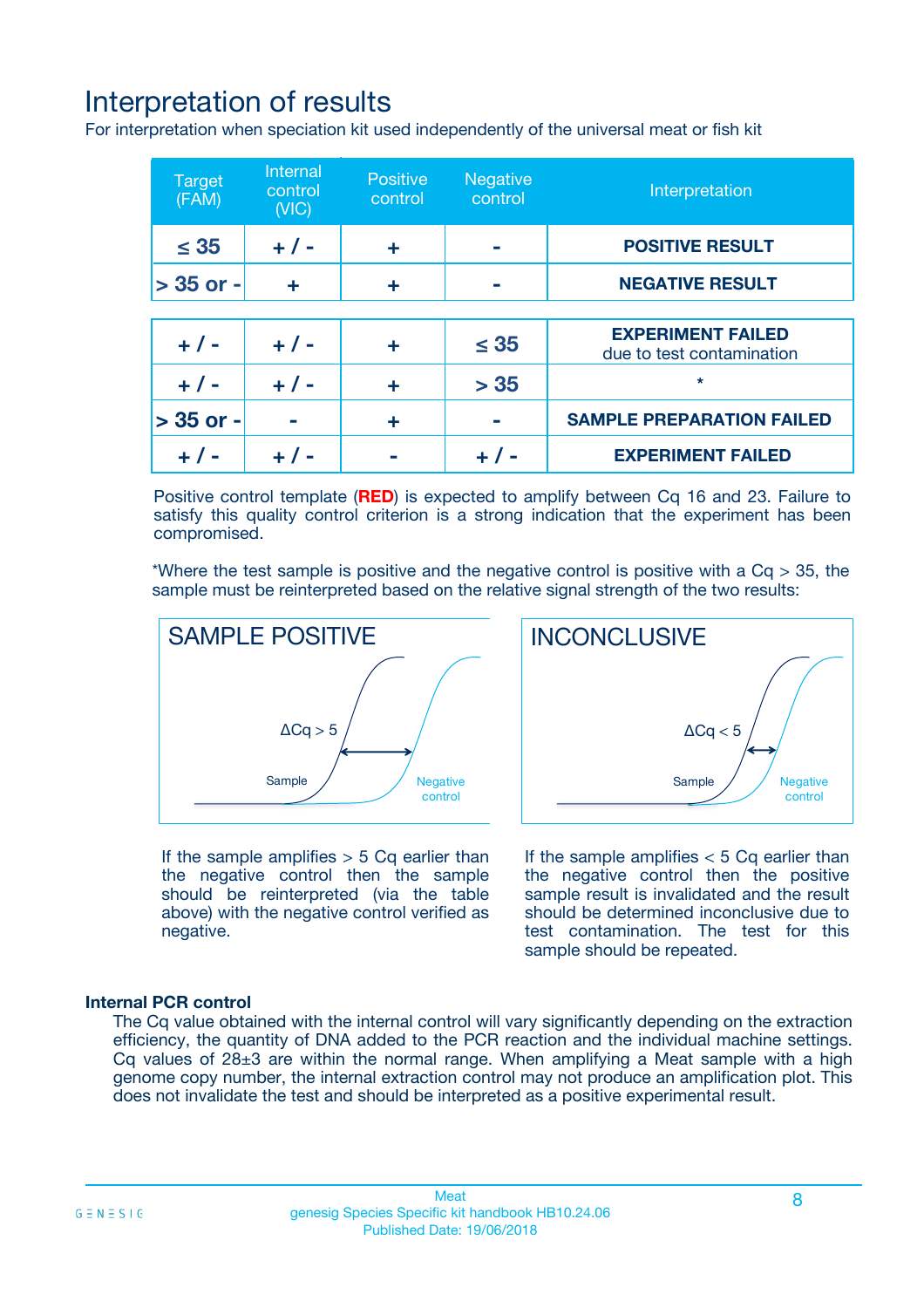# Interpretation of results

For interpretation when speciation kit used in conjunction with the universal meat or fish kit

| <b>Target</b><br>(FAM) | Internal<br>control<br>(NIC) | <b>Universal</b><br>signal<br>(FAM) | Positive<br>control<br>(Target &<br><b>Universal</b><br>signal) | <b>Negative</b><br>control<br>(Target<br>only) | Interpretation                                                              |
|------------------------|------------------------------|-------------------------------------|-----------------------------------------------------------------|------------------------------------------------|-----------------------------------------------------------------------------|
| ÷                      | $+$ / -                      | ÷                                   | ÷                                                               |                                                | <b>POSITIVE RESULT</b><br>calculate species %<br>and check test sensitivity |
|                        | ٠                            | ÷                                   | ÷                                                               |                                                | <b>NEGATIVE RESULT</b>                                                      |
|                        |                              |                                     |                                                                 |                                                |                                                                             |
|                        |                              | ÷                                   | ÷                                                               |                                                | <b>SAMPLE FAILED</b><br>repeat test                                         |
| ÷                      | $+ 1 -$                      |                                     | ÷                                                               |                                                | <b>SAMPLE FAILED</b><br>repeat test                                         |
| $+/-$                  | $+$ / -                      | $+/-$                               | ÷                                                               | $\leq 35$                                      | <b>EXPERIMENT FAILED</b><br>due to test contamination                       |
| $+ 1 -$                | $+$ / -                      | $+ 1 -$                             | ÷                                                               | > 35                                           | $\star$                                                                     |
|                        | ÷                            |                                     | ÷                                                               |                                                | <b>NO ANIMAL DNA DETECTED</b>                                               |
|                        |                              |                                     | ÷                                                               |                                                | <b>SAMPLE PREPARATION FAILED</b>                                            |
| $+  / -$               | $+ 1 -$                      |                                     |                                                                 |                                                | <b>EXPERIMENT FAILED</b>                                                    |

Positive control template (**RED**) is expected to amplify between Cq 16 and 23. Failure to satisfy this quality control criterion is a strong indication that the experiment has been compromised

\*Where the test sample is positive and the negative control is positive with a  $Cq > 35$ , the sample must be reinterpreted based on the relative signal strength of the two results:



If the sample amplifies  $> 5$  Cq earlier than the negative control then the sample should be reinterpreted (via the table above) with the negative control verified as negative.



If the sample amplifies  $< 5$  Cq earlier than the negative control then the positive sample result is invalidated and the result should be determined inconclusive due to test contamination. The test for this sample should be repeated.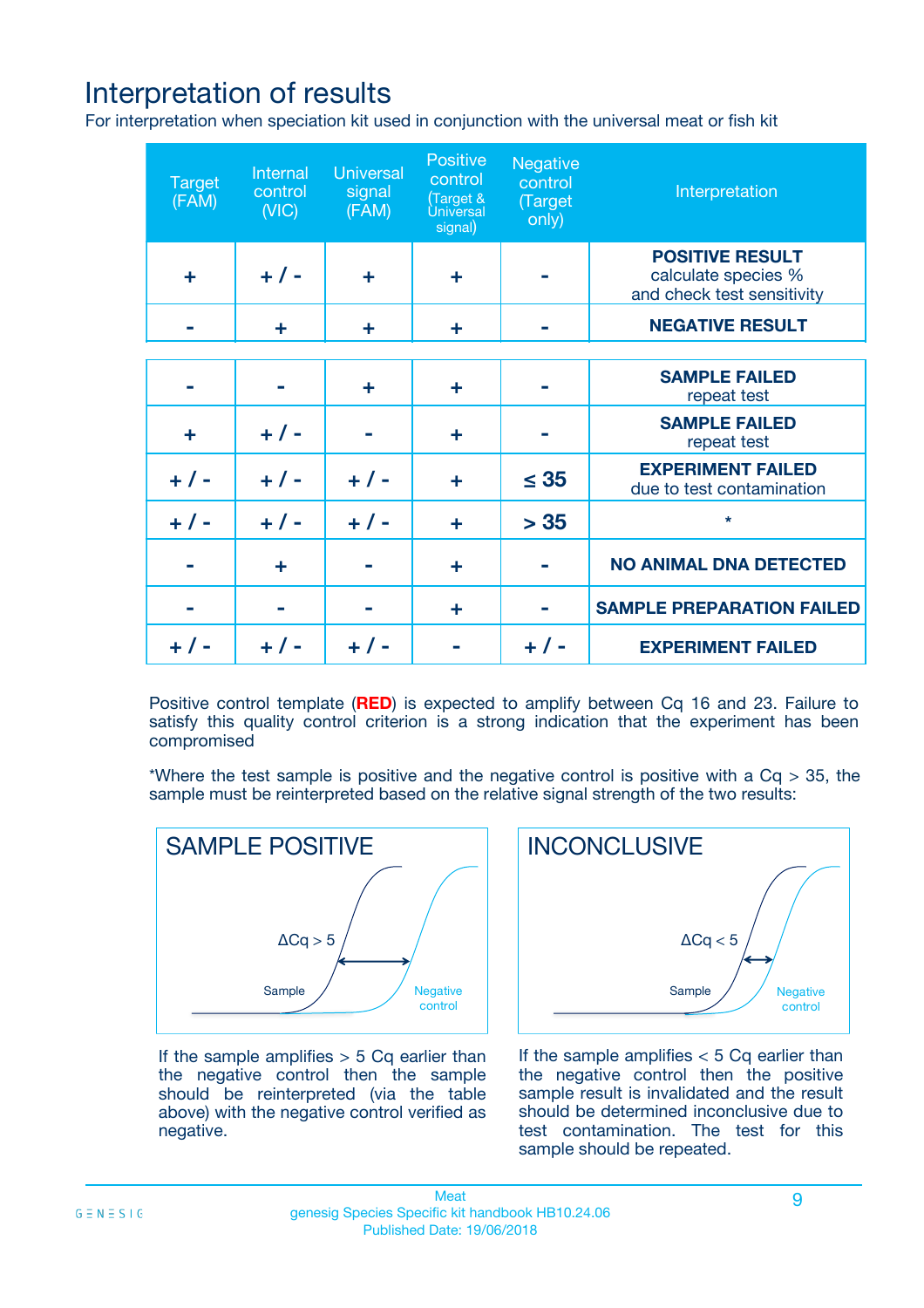### **Calculating species %**

(n.b. a Microsoft Excel applet for automatic % calculation is available free of charge. Contact support@primerdesign.co.uk to request)

Species % = (2^-[(Cq Universal Meat [SAMPLE] – Cq Universal Meat [+ve control]) - (Cq Universal meat [SAMPLE] – Cq Universal meat [+ve control] )]) x 100

Worked example: test gives following Cq values:

Universal Meat test on sample: 24.1 Universal Meat test on positive control DNA: 23.5 Universal meat test on sample: 22.2 Universal meat test on positive control DNA: 22.4

Universal Meat% =

 $(2^{\wedge}-(24.1-23.5)-(22.2-22.4))) \times 100 =$ 

 $(2^{\wedge}$  -((0.6) - (-0.2)))  $\times$  100 =

(2^ -0.8) x 100 = **57.4%**

n.b. In rare circumstances, some samples may produce a speciation % greater then 100. This is usually due to the presence of PCR inhibition affecting the multiplex reaction and should be reported as 100%. If the reported speciation is greater than 400% then the level of PCR inhibition is likely too great for accurate speciation reporting. Samples such as these should be re-extracted with extra washes to remove PCR inhibitors.